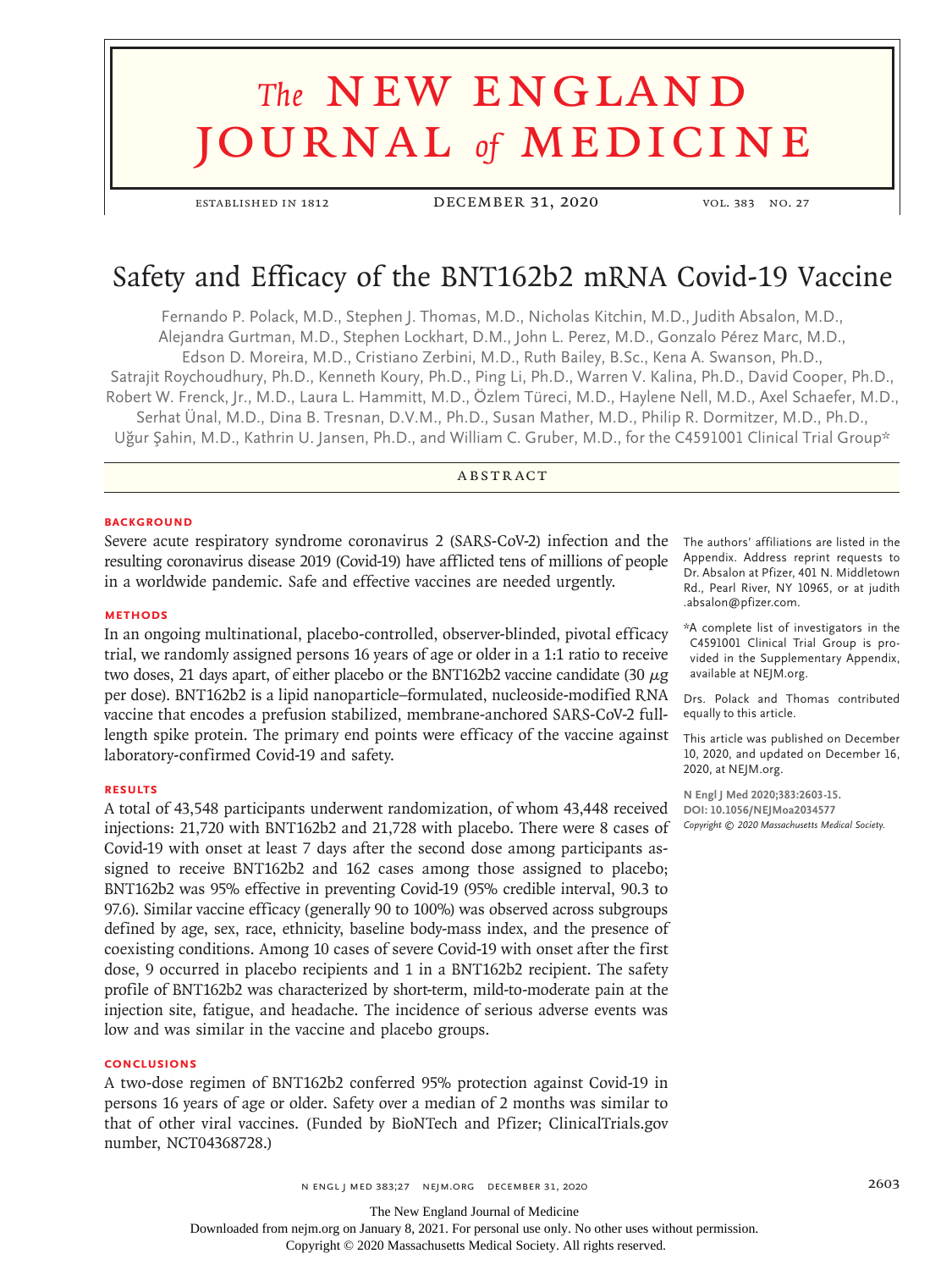*A Quick Take is available at NEJM.org*

CORONAVIRUS DISEASE 2019 (COVID-19)<br>has affected tens of millions of people<br>globally<sup>1</sup> since it was declared a pandemic<br>by the World Health Organization on March 11. has affected tens of millions of people globally1 since it was declared a pandemic by the World Health Organization on March 11, 2020.2 Older adults, persons with certain coexisting conditions, and front-line workers are at highest risk for Covid-19 and its complications. Recent data show increasing rates of severe acute respiratory syndrome coronavirus 2 (SARS-CoV-2) infection and Covid-19 in other populations, including younger adults.<sup>3</sup> Safe and effective prophylactic vaccines are urgently needed to contain the pandemic, which has had devastating medical, economic, and social consequences.

We previously reported phase 1 safety and immunogenicity results from clinical trials of the vaccine candidate BNT162b2,<sup>4</sup> a lipid nanoparticleformulated,<sup>5</sup> nucleoside-modified RNA (modRNA)<sup>6</sup> encoding the SARS-CoV-2 full-length spike, modified by two proline mutations to lock it in the prefusion conformation.7 Findings from studies conducted in the United States and Germany among healthy men and women showed that two 30-μg doses of BNT162b2 elicited high SARS-CoV-2 neutralizing antibody titers and robust antigenspecific CD8+ and Th1-type CD4+ T-cell responses.8 The 50% neutralizing geometric mean titers elicited by 30  $\mu$ g of BNT162b2 in older and younger adults exceeded the geometric mean titer measured in a human convalescent serum panel, despite a lower neutralizing response in older adults than in younger adults. In addition, the reactogenicity profile of BNT162b2 represented mainly short-term local (i.e., injection site) and systemic responses. These findings supported progression of the BNT162b2 vaccine candidate into phase 3.

Here, we report safety and efficacy findings from the phase 2/3 part of a global phase 1/2/3 trial evaluating the safety, immunogenicity, and efficacy of 30  $\mu$ g of BNT162b2 in preventing Covid-19 in persons 16 years of age or older. This data set and these trial results are the basis for an application for emergency use authorization.<sup>9</sup> Collection of phase 2/3 data on vaccine immunogenicity and the durability of the immune response to immunization is ongoing, and those data are not reported here.

#### METHODS

**Trial Objectives, Participants and Oversight** We assessed the safety and efficacy of two  $30 - \mu g$ doses of BNT162b2, administered intramuscularly 21 days apart, as compared with placebo. Adults 16 years of age or older who were healthy or had stable chronic medical conditions, including but not limited to human immunodeficiency virus (HIV), hepatitis B virus, or hepatitis C virus infection, were eligible for participation in the trial. Key exclusion criteria included a medical history of Covid-19, treatment with immunosuppressive therapy, or diagnosis with an immunocompromising condition.

Pfizer was responsible for the design and conduct of the trial, data collection, data analysis, data interpretation, and the writing of the manuscript. BioNTech was the sponsor of the trial, manufactured the BNT162b2 clinical trial material, and contributed to the interpretation of the data and the writing of the manuscript. All the trial data were available to all the authors, who vouch for its accuracy and completeness and for adherence of the trial to the protocol, which is available with the full text of this article at NEJM.org. An independent data and safety monitoring board reviewed efficacy and unblinded safety data.

# **Trial Procedures**

With the use of an interactive Web-based system, participants in the trial were randomly assigned in a 1:1 ratio to receive 30  $\mu$ g of BNT162b2 (0.3 ml volume per dose) or saline placebo. Participants received two injections, 21 days apart, of either BNT162b2 or placebo, delivered in the deltoid muscle. Site staff who were responsible for safety evaluation and were unaware of group assignments observed participants for 30 minutes after vaccination for any acute reactions.

#### **Safety**

The primary end points of this trial were solicited, specific local or systemic adverse events and use of antipyretic or pain medication within 7 days after the receipt of each dose of vaccine or placebo, as prompted by and recorded in an electronic diary in a subset of participants (the reactogenicity subset), and unsolicited adverse events (those reported by the participants without prompts from the electronic diary) through 1 month after the second dose and unsolicited serious adverse events through 6 months after the second dose. Adverse event data through approximately 14 weeks after the second dose are included in this report. In this report, safety

Downloaded from nejm.org on January 8, 2021. For personal use only. No other uses without permission.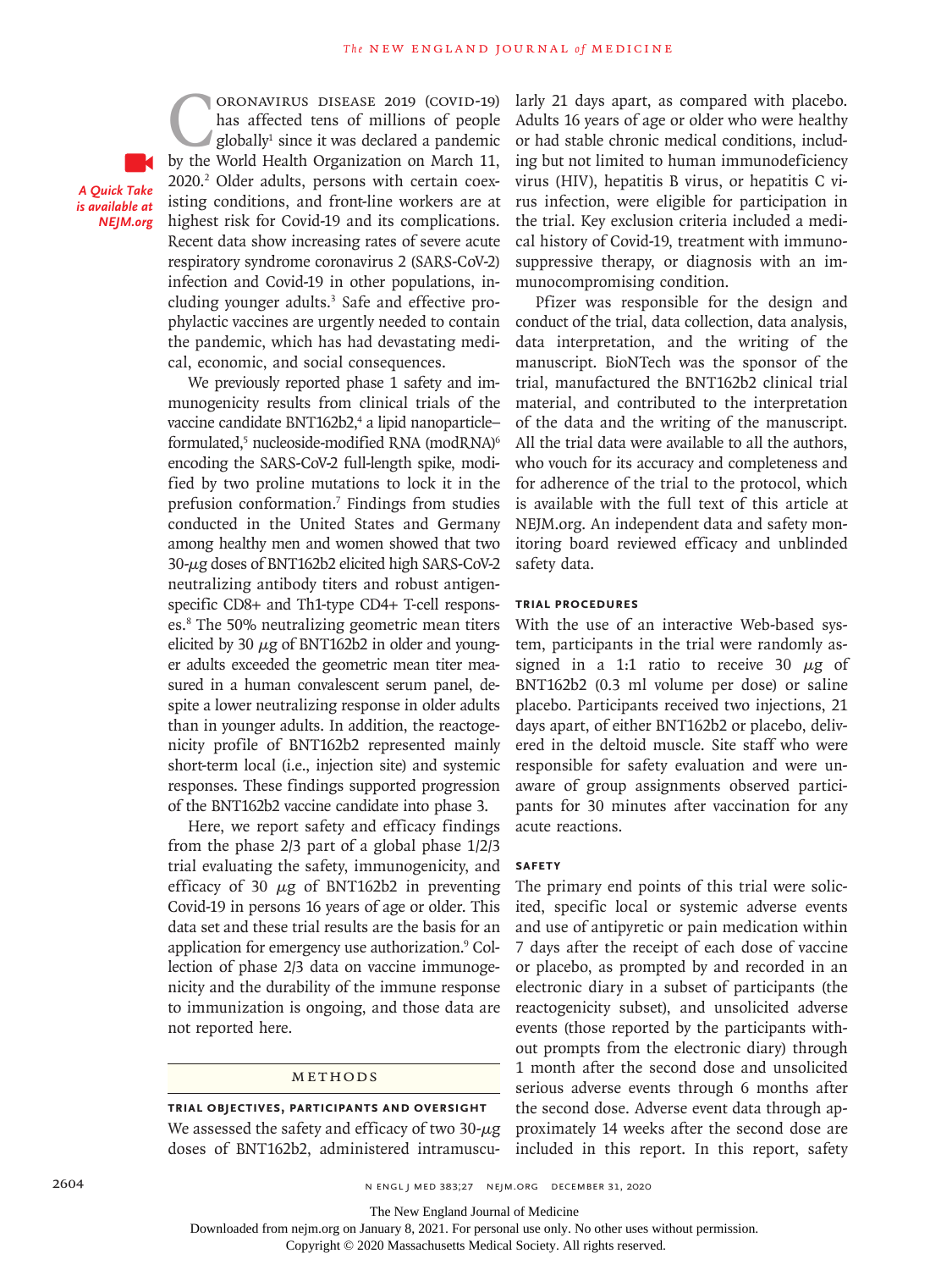data are reported for all participants who provided informed consent and received at least one dose of vaccine or placebo. Per protocol, safety results for participants infected with HIV (196 patients) will be analyzed separately and are not included here.

During the phase 2/3 portion of the study, a stopping rule for the theoretical concern of vaccine-enhanced disease was to be triggered if the one-sided probability of observing the same or a more unfavorable adverse severe case split (a split with a greater proportion of severe cases in vaccine recipients) was 5% or less, given the same true incidence for vaccine and placebo recipients. Alert criteria were to be triggered if this probability was less than 11%.

# **Efficacy**

The first primary end point was the efficacy of BNT162b2 against confirmed Covid-19 with onset at least 7 days after the second dose in participants who had been without serologic or virologic evidence of SARS-CoV-2 infection up to 7 days after the second dose; the second primary end point was efficacy in participants with and participants without evidence of prior infection. Confirmed Covid-19 was defined according to the Food and Drug Administration (FDA) criteria as the presence of at least one of the following symptoms: fever, new or increased cough, new or increased shortness of breath, chills, new or increased muscle pain, new loss of taste or smell, sore throat, diarrhea, or vomiting, combined with a respiratory specimen obtained during the symptomatic period or within 4 days before or after it that was positive for SARS-CoV-2 by nucleic acid amplification–based testing, either at the central laboratory or at a local testing facility (using a protocol-defined acceptable test).

Major secondary end points included the efficacy of BNT162b2 against severe Covid-19. Severe Covid-19 is defined by the FDA as confirmed Covid-19 with one of the following additional features: clinical signs at rest that are indicative of severe systemic illness; respiratory failure; evidence of shock; significant acute renal, hepatic, or neurologic dysfunction; admission to an intensive care unit; or death. Details are provided in the protocol.

An explanation of the various denominator values for use in assessing the results of the trial is provided in Table S1 in the Supplementary Appendix, available at NEJM.org. In brief,

the safety population includes persons 16 years of age or older; a total of 43,448 participants constituted the population of enrolled persons injected with the vaccine or placebo. The main safety subset as defined by the FDA, with a median of 2 months of follow-up as of October 9, 2020, consisted of 37,706 persons, and the reactogenicity subset consisted of 8183 persons. The modified intention-to-treat (mITT) efficacy population includes all age groups 12 years of age or older (43,355 persons; 100 participants who were 12 to 15 years of age contributed to persontime years but included no cases). The number of persons who could be evaluated for efficacy 7 days after the second dose and who had no evidence of prior infection was 36,523, and the number of persons who could be evaluated 7 days after the second dose with or without evidence of prior infection was 40,137.

# **Statistical Analysis**

The safety analyses included all participants who received at least one dose of BNT162b2 or placebo. The findings are descriptive in nature and not based on formal statistical hypothesis testing. Safety analyses are presented as counts, percentages, and associated Clopper–Pearson 95% confidence intervals for local reactions, systemic events, and any adverse events after vaccination, according to terms in the *Medical Dictionary for Regulatory Activities* (MedDRA), version 23.1, for each vaccine group.

Analysis of the first primary efficacy end point included participants who received the vaccine or placebo as randomly assigned, had no evidence of infection within 7 days after the second dose, and had no major protocol deviations (the population that could be evaluated). Vaccine efficacy was estimated by 100×(1−IRR), where IRR is the calculated ratio of confirmed cases of Covid-19 illness per 1000 person-years of follow-up in the active vaccine group to the corresponding illness rate in the placebo group. The 95.0% credible interval for vaccine efficacy and the probability of vaccine efficacy greater than 30% were calculated with the use of a Bayesian beta-binomial model. The final analysis uses a success boundary of 98.6% for probability of vaccine efficacy greater than 30% to compensate for the interim analysis and to control the overall type 1 error rate at 2.5%. Moreover, primary and secondary efficacy end points are evaluated sequentially to control the

The New England Journal of Medicine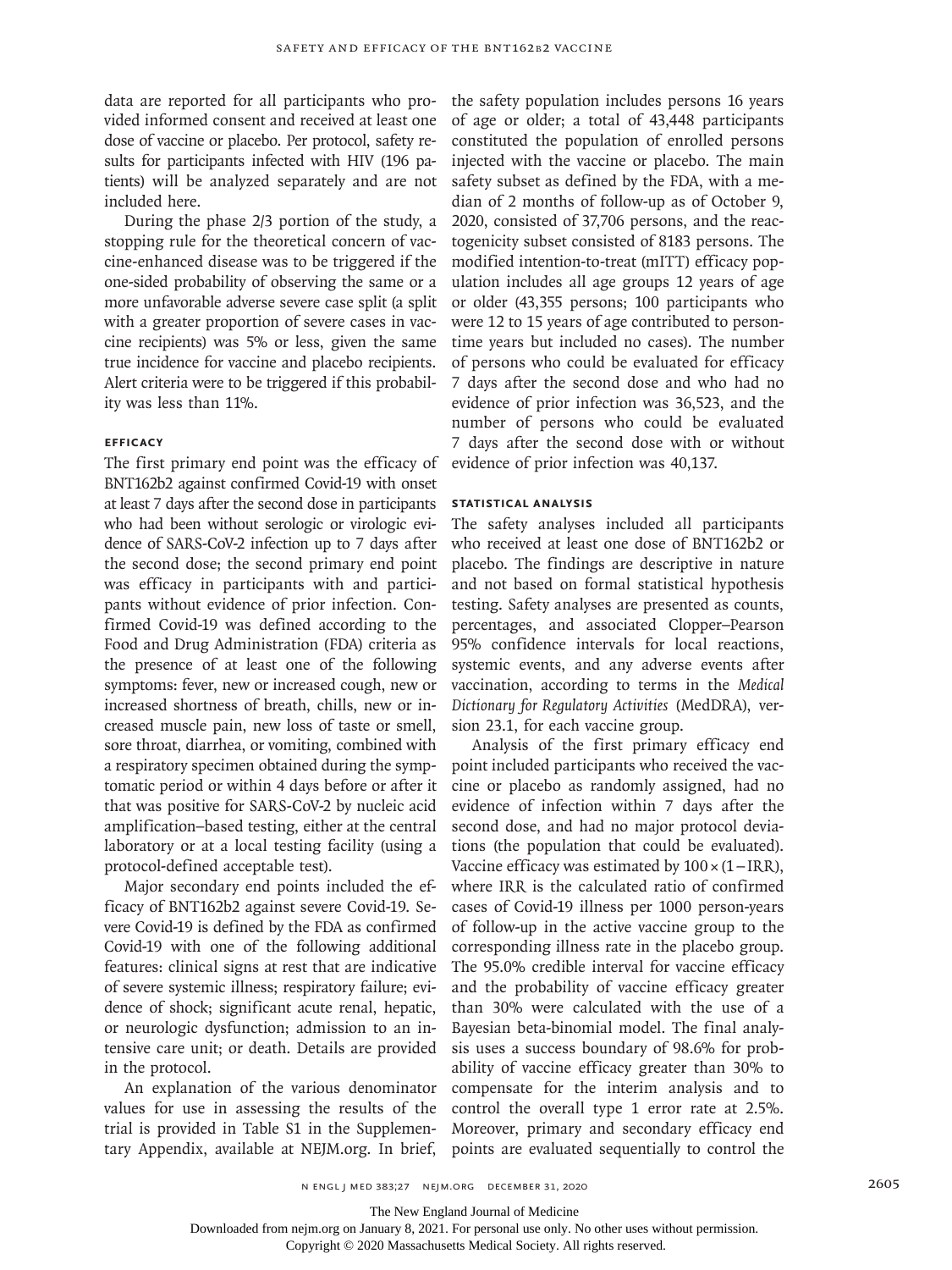familywise type 1 error rate at 2.5%. Descriptive analyses (estimates of vaccine efficacy and 95% confidence intervals) are provided for key subgroups.

### **RESULTS**

# **Participants**

Between July 27, 2020, and November 14, 2020, a total of 44,820 persons were screened, and 43,548 persons 16 years of age or older underwent randomization at 152 sites worldwide (United States, 130 sites; Argentina, 1; Brazil, 2; South Africa, 4; Germany, 6; and Turkey, 9) in the phase 2/3 portion of the trial. A total of 43,448 participants received injections: 21,720 received BNT162b2 and 21,728 received placebo (Fig. 1). At the data cut-off date of October 9, a total of 37,706 participants had a median of at least 2 months of safety data available after the second dose and contributed to the main safety data set. Among these 37,706 participants, 49% were female, 83% were White, 9% were Black or African American, 28% were Hispanic or Latinx, 35% were obese (body mass index [the weight in kilograms divided by the square of the height in meters] of at least 30.0), and 21% had at least one coexisting condition. The median age was 52 years, and 42% of participants were older than 55 years of age (Table 1 and Table S2).

#### **Safety**

### *Local Reactogenicity*

The reactogenicity subset included 8183 participants. Overall, BNT162b2 recipients reported more local reactions than placebo recipients. Among BNT162b2 recipients, mild-to-moderate pain at the injection site within 7 days after an injection was the most commonly reported local reaction, with less than 1% of participants across all age groups reporting severe pain (Fig. 2). Pain was reported less frequently among participants older than 55 years of age (71% reported pain after the first dose; 66% after the second dose) than among younger participants (83% after the first dose; 78% after the second dose). A noticeably lower percentage of participants reported injection-site redness or swelling. The proportion of participants reporting local reactions did not increase after the second dose (Fig. 2A), and no

**Figure 1 (facing page). Enrollment and Randomization.** The diagram represents all enrolled participants through November 14, 2020. The safety subset (those with a median of 2 months of follow-up, in accordance with application requirements for Emergency Use Authorization) is based on an October 9, 2020, data cutoff date. The further procedures that one participant in the placebo group declined after dose 2 (lower right corner of the diagram) were those involving collection of blood and nasal swab samples.

participant reported a grade 4 local reaction. In general, local reactions were mostly mild-to-moderate in severity and resolved within 1 to 2 days.

#### *Systemic Reactogenicity*

Systemic events were reported more often by younger vaccine recipients (16 to 55 years of age) than by older vaccine recipients (more than 55 years of age) in the reactogenicity subset and more often after dose 2 than dose 1 (Fig. 2B). The most commonly reported systemic events were fatigue and headache (59% and 52%, respectively, after the second dose, among younger vaccine recipients; 51% and 39% among older recipients), although fatigue and headache were also reported by many placebo recipients (23% and 24%, respectively, after the second dose, among younger vaccine recipients; 17% and 14% among older recipients). The frequency of any severe systemic event after the first dose was 0.9% or less. Severe systemic events were reported in less than 2% of vaccine recipients after either dose, except for fatigue (in 3.8%) and headache (in 2.0%) after the second dose.

Fever (temperature, ≥38°C) was reported after the second dose by 16% of younger vaccine recipients and by 11% of older recipients. Only 0.2% of vaccine recipients and 0.1% of placebo recipients reported fever (temperature, 38.9 to 40°C) after the first dose, as compared with 0.8% and 0.1%, respectively, after the second dose. Two participants each in the vaccine and placebo groups reported temperatures above 40.0°C. Younger vaccine recipients were more likely to use antipyretic or pain medication (28% after dose 1; 45% after dose 2) than older vaccine recipients (20% after dose 1; 38% after dose 2), and placebo recipients were less likely (10 to 14%) than vaccine recipients to use the medications,

Downloaded from nejm.org on January 8, 2021. For personal use only. No other uses without permission.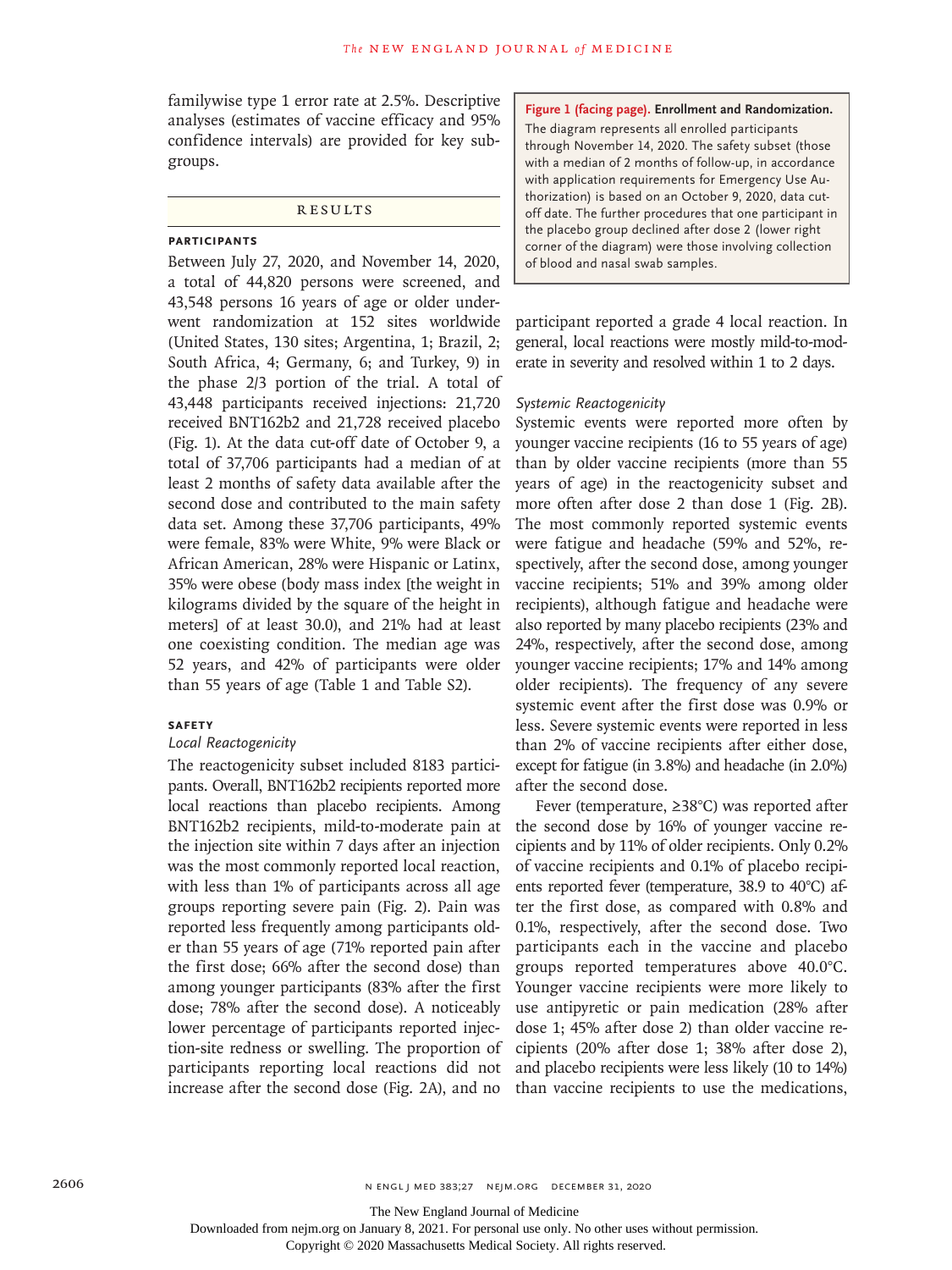

The New England Journal of Medicine

Downloaded from nejm.org on January 8, 2021. For personal use only. No other uses without permission. Copyright © 2020 Massachusetts Medical Society. All rights reserved.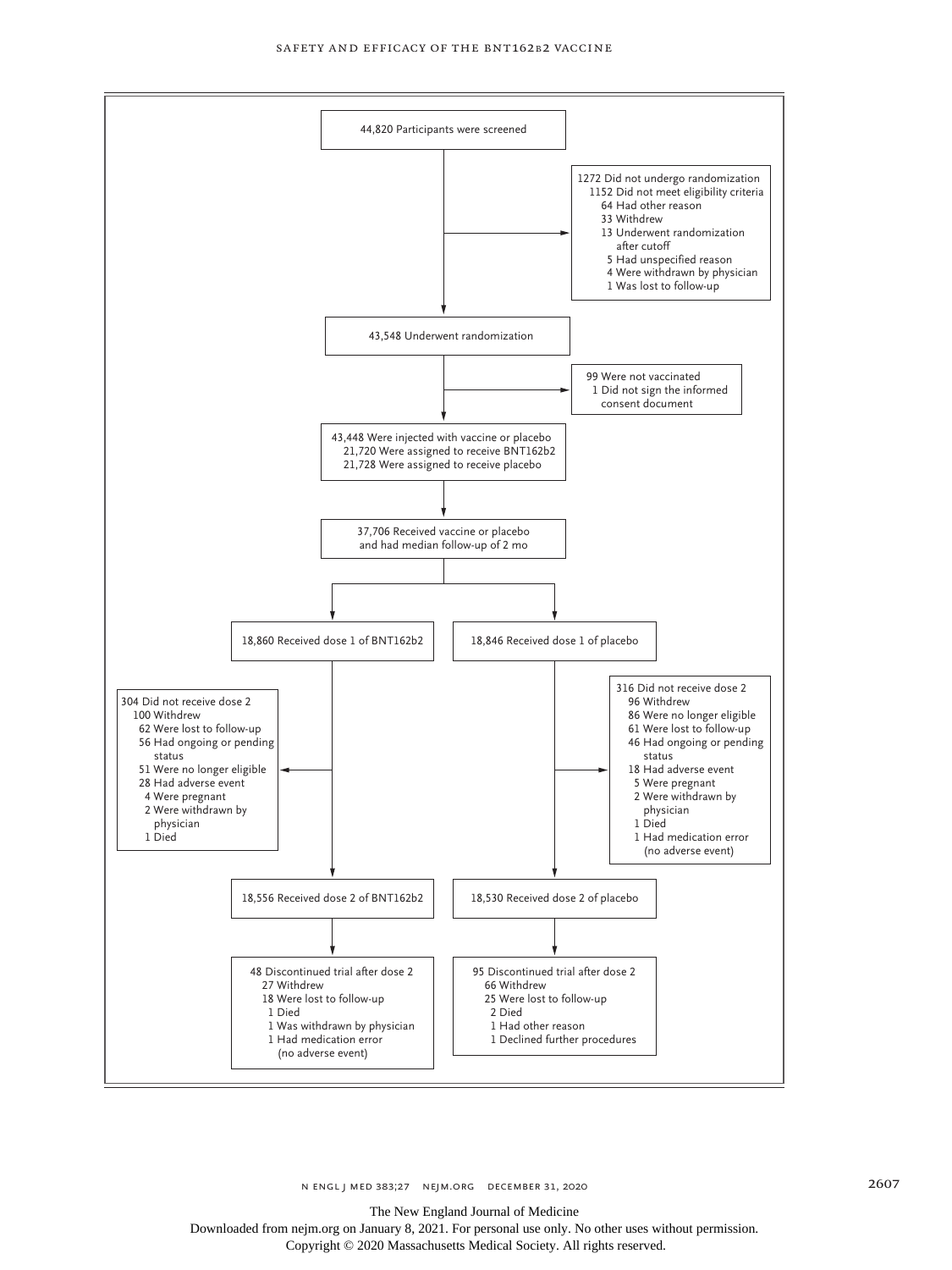| Table 1. Demographic Characteristics of the Participants in the Main Safety Population.* |                                 |                          |                       |  |  |  |  |
|------------------------------------------------------------------------------------------|---------------------------------|--------------------------|-----------------------|--|--|--|--|
| Characteristic                                                                           | <b>BNT162b2</b><br>$(N=18,860)$ | Placebo<br>$(N=18, 846)$ | Total<br>$(N=37,706)$ |  |  |  |  |
| $Sex - no.$ (%)                                                                          |                                 |                          |                       |  |  |  |  |
| Male                                                                                     | 9,639(51.1)                     | 9,436(50.1)              | 19,075 (50.6)         |  |  |  |  |
| Female                                                                                   | 9,221 (48.9)                    | 9,410 (49.9)             | 18,631 (49.4)         |  |  |  |  |
| Race or ethnic group - no. (%) $\uparrow$                                                |                                 |                          |                       |  |  |  |  |
| White                                                                                    | 15,636 (82.9)                   | 15,630 (82.9)            | 31,266 (82.9)         |  |  |  |  |
| <b>Black or African American</b>                                                         | 1,729(9.2)                      | 1,763(9.4)               | 3,492(9.3)            |  |  |  |  |
| Asian                                                                                    | 801(4.2)                        | 807(4.3)                 | 1,608(4.3)            |  |  |  |  |
| Native American or Alaska Native                                                         | 102(0.5)                        | 99 (0.5)                 | 201(0.5)              |  |  |  |  |
| Native Hawaiian or other Pacific Islander                                                | 50 $(0.3)$                      | 26(0.1)                  | 76 (0.2)              |  |  |  |  |
| Multiracial                                                                              | 449 (2.4)                       | 406(2.2)                 | 855(2.3)              |  |  |  |  |
| Not reported                                                                             | 93(0.5)                         | 115(0.6)                 | 208(0.6)              |  |  |  |  |
| Hispanic or Latinx                                                                       | 5,266 (27.9)                    | 5,277 (28.0)             | 10,543 (28.0)         |  |  |  |  |
| Country - no. (%)                                                                        |                                 |                          |                       |  |  |  |  |
| Argentina                                                                                | 2,883 (15.3)                    | 2,881 (15.3)             | 5,764(15.3)           |  |  |  |  |
| <b>Brazil</b>                                                                            | 1,145(6.1)                      | 1,139(6.0)               | 2,284(6.1)            |  |  |  |  |
| South Africa                                                                             | 372 (2.0)                       | 372 (2.0)                | 744 (2.0)             |  |  |  |  |
| <b>United States</b>                                                                     | 14,460 (76.7)                   | 14,454 (76.7)            | 28,914 (76.7)         |  |  |  |  |
| Age group - no. (%)                                                                      |                                 |                          |                       |  |  |  |  |
| $16 - 55$ yr                                                                             | 10,889 (57.7)                   | 10,896 (57.8)            | 21,785 (57.8)         |  |  |  |  |
| $>55$ yr                                                                                 | 7,971 (42.3)                    | 7,950 (42.2)             | 15,921 (42.2)         |  |  |  |  |
| Age at vaccination - yr                                                                  |                                 |                          |                       |  |  |  |  |
| Median                                                                                   | 52.0                            | 52.0                     | 52.0                  |  |  |  |  |
| Range                                                                                    | $16 - 89$                       | $16 - 91$                | $16 - 91$             |  |  |  |  |
| Body-mass index <sup>+</sup>                                                             |                                 |                          |                       |  |  |  |  |
| $\geq 30.0$ : obese                                                                      | 6,556 (34.8)                    | 6,662(35.3)              | 13,218 (35.1)         |  |  |  |  |

\* Percentages may not total 100 because of rounding.

† Race or ethnic group was reported by the participants.

‡ The body-mass index is the weight in kilograms divided by the square of the height in meters.

regardless of age or dose. Systemic events including fever and chills were observed within the first 1 to 2 days after vaccination and resolved shortly thereafter.

Daily use of the electronic diary ranged from 90 to 93% for each day after the first dose and from 75 to 83% for each day after the second dose. No difference was noted between the BNT162b2 group and the placebo group.

# **Adverse Events**

Adverse event analyses are provided for all enrolled 43,252 participants, with variable followup time after dose 1 (Table S3). More BNT162b2 recipients than placebo recipients reported any

adverse event (27% and 12%, respectively) or a related adverse event (21% and 5%). This distribution largely reflects the inclusion of transient reactogenicity events, which were reported as adverse events more commonly by vaccine recipients than by placebo recipients. Sixty-four vaccine recipients (0.3%) and 6 placebo recipients (<0.1%) reported lymphadenopathy. Few participants in either group had severe adverse events, serious adverse events, or adverse events leading to withdrawal from the trial. Four related serious adverse events were reported among BNT162b2 recipients (shoulder injury related to vaccine administration, right axillary lymphadenopathy, paroxysmal ventricular arrhythmia, and right leg

The New England Journal of Medicine

Downloaded from nejm.org on January 8, 2021. For personal use only. No other uses without permission.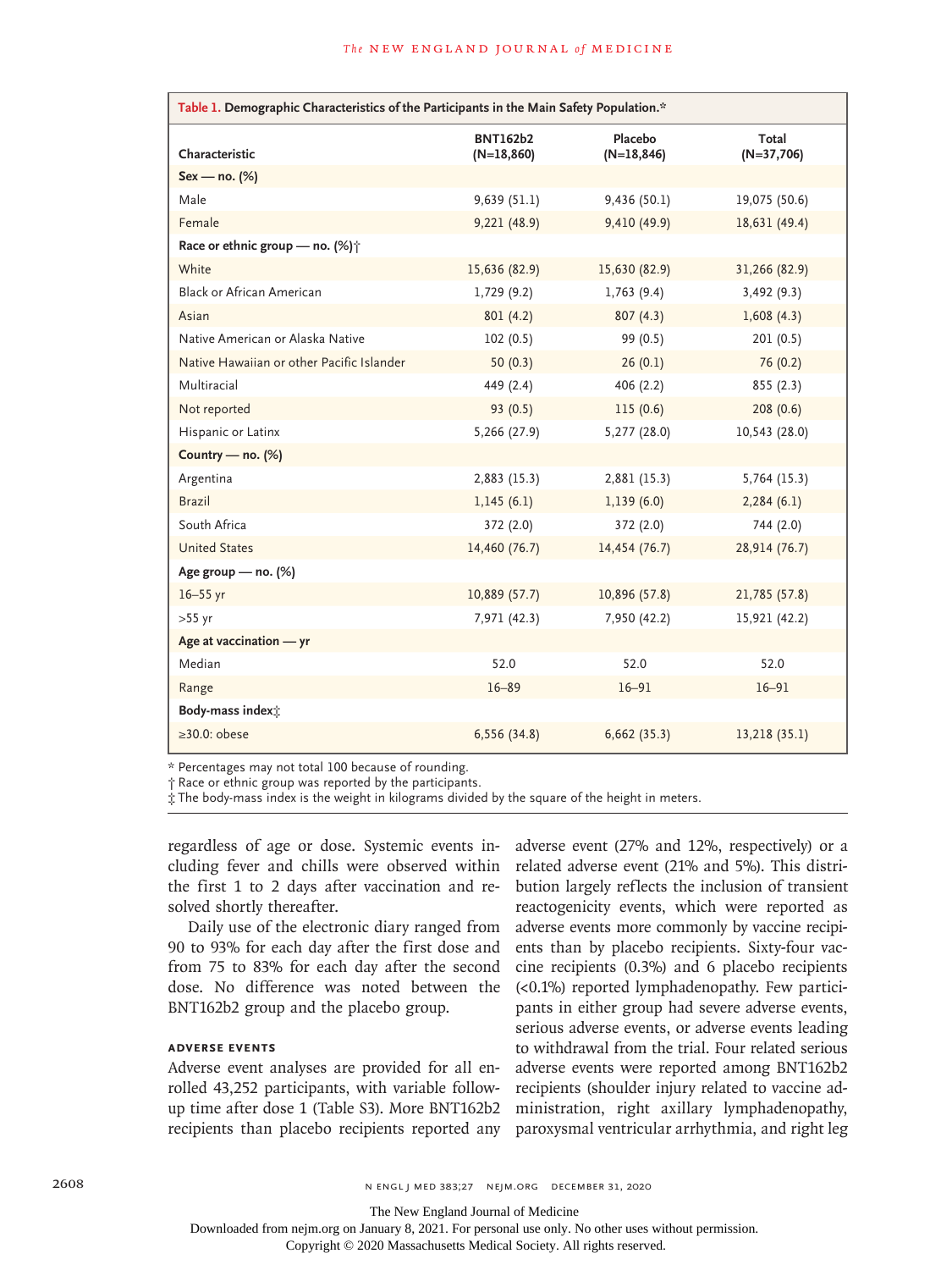paresthesia). Two BNT162b2 recipients died (one from arteriosclerosis, one from cardiac arrest), as did four placebo recipients (two from unknown causes, one from hemorrhagic stroke, and one from myocardial infarction). No deaths were considered by the investigators to be related to the vaccine or placebo. No Covid-19–associated deaths were observed. No stopping rules were met during the reporting period. Safety monitoring will continue for 2 years after administration of the second dose of vaccine.

#### **Efficacy**

Among 36,523 participants who had no evidence of existing or prior SARS-CoV-2 infection, 8 cases of Covid-19 with onset at least 7 days after the second dose were observed among vaccine recipients and 162 among placebo recipients. This case split corresponds to 95.0% vaccine efficacy (95% confidence interval [CI], 90.3 to 97.6; Table 2). Among participants with and those without evidence of prior SARS CoV-2 infection, 9 cases of Covid-19 at least 7 days after the second dose were observed among vaccine recipients and 169 among placebo recipients, corresponding to 94.6% vaccine efficacy (95% CI, 89.9 to 97.3). Supplemental analyses indicated that vaccine efficacy among subgroups defined by age, sex, race, ethnicity, obesity, and presence of a coexisting condition was generally consistent with that observed in the overall population (Table 3 and Table S4). Vaccine efficacy among participants with hypertension was analyzed separately but was consistent with the other subgroup analyses (vaccine efficacy, 94.6%; 95% CI, 68.7 to 99.9; case split: BNT162b2, 2 cases; placebo, 44 cases). Figure 3 shows cases of Covid-19 or severe Covid-19 with onset at any time after the first dose (mITT population) (additional data on severe Covid-19 are available in Table S5). Between the first dose and the second dose, 39 cases in the BNT162b2 group and 82 cases in the placebo group were observed, resulting in a vaccine efficacy of 52% (95% CI, 29.5 to 68.4) during this interval and indicating early protection by the vaccine, starting as soon as 12 days after the first dose.

#### Discussion

A two-dose regimen of BNT162b2 (30  $\mu$ g per dose, given 21 days apart) was found to be safe and 95% effective against Covid-19. The vaccine met both primary efficacy end points, with more than a 99.99% probability of a true vaccine efficacy greater than 30%. These results met our prespecified success criteria, which were to establish a probability above 98.6% of true vaccine efficacy being greater than 30%, and greatly exceeded the minimum FDA criteria for authorization.9 Although the study was not powered to definitively assess efficacy by subgroup, the point estimates of efficacy for subgroups based on age, sex, race, ethnicity, body-mass index, or the presence of an underlying condition associated with a high risk of Covid-19 complications are also high. For all analyzed subgroups in which more than 10 cases of Covid-19 occurred, the lower limit of the 95% confidence interval for efficacy was more than 30%.

The cumulative incidence of Covid-19 cases over time among placebo and vaccine recipients begins to diverge by 12 days after the first dose, 7 days after the estimated median viral incubation period of 5 days,<sup>10</sup> indicating the early onset of a partially protective effect of immunization. The study was not designed to assess the efficacy of a single-dose regimen. Nevertheless, in the interval between the first and second doses, the observed vaccine efficacy against Covid-19 was 52%, and in the first 7 days after dose 2, it was 91%, reaching full efficacy against disease with onset at least 7 days after dose 2. Of the 10 cases of severe Covid-19 that were observed after the first dose, only 1 occurred in the vaccine group. This finding is consistent with overall high efficacy against all Covid-19 cases. The severe case split provides preliminary evidence of vaccinemediated protection against severe disease, alleviating many of the theoretical concerns over vaccine-mediated disease enhancement.<sup>11</sup>

The favorable safety profile observed during phase 1 testing of BNT162b24,8 was confirmed in the phase 2/3 portion of the trial. As in phase 1, reactogenicity was generally mild or moderate, and reactions were less common and milder in older adults than in younger adults. Systemic reactogenicity was more common and severe after the second dose than after the first dose, although local reactogenicity was similar after the two doses. Severe fatigue was observed in approximately 4% of BNT162b2 recipients, which is higher than that observed in recipients of some vaccines recommended for older adults.12 This rate of severe fatigue is also lower than that

The New England Journal of Medicine

Downloaded from nejm.org on January 8, 2021. For personal use only. No other uses without permission.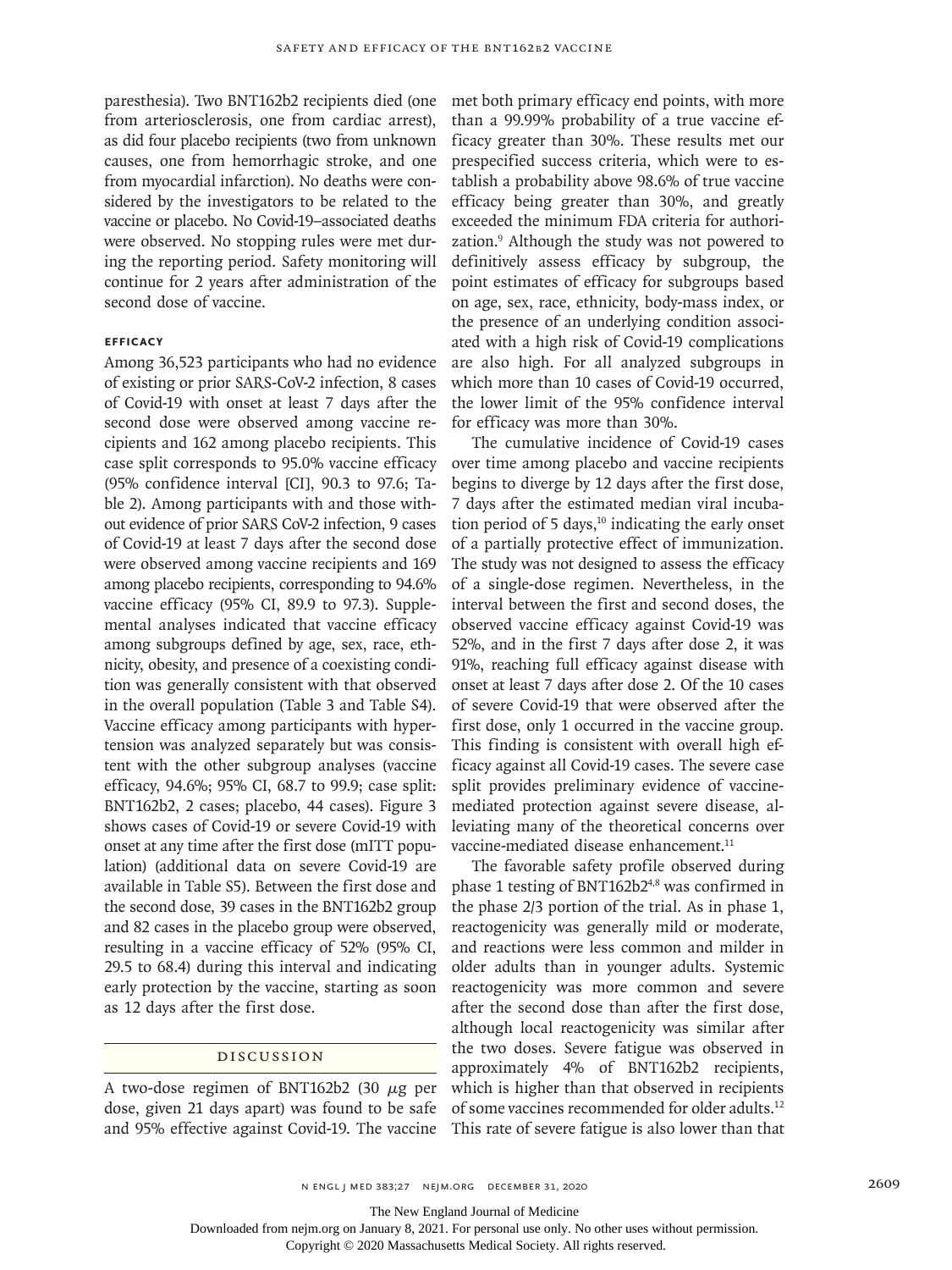#### **Figure 2. Local and Systemic Reactions Reported within 7 Days after Injection of BNT162b2 or Placebo, According to Age Group.**

Data on local and systemic reactions and use of medication were collected with electronic diaries from participants in the reactogenicity subset (8,183 participants) for 7 days after each vaccination. Solicited injection-site (local) reactions are shown in Panel A. Pain at the injection site was assessed according to the following scale: mild, does not interfere with activity; moderate, interferes with activity; severe, prevents daily activity; and grade 4, emergency department visit or hospitalization. Redness and swelling were measured according to the following scale: mild, 2.0 to 5.0 cm in diameter; moderate, >5.0 to 10.0 cm in diameter; severe, >10.0 cm in diameter; and grade 4, necrosis or exfoliative dermatitis (for redness) and necrosis (for swelling). Systemic events and medication use are shown in Panel B. Fever categories are designated in the key; medication use was not graded. Additional scales were as follows: fatigue, headache, chills, new or worsened muscle pain, new or worsened joint pain (mild: does not interfere with activity; moderate: some interference with activity; or severe: prevents daily activity), vomiting (mild: 1 to 2 times in 24 hours; moderate: >2 times in 24 hours; or severe: requires intravenous hydration), and diarrhea (mild: 2 to 3 loose stools in 24 hours; moderate: 4 to 5 loose stools in 24 hours; or severe: 6 or more loose stools in 24 hours); grade 4 for all events indicated an emergency department visit or hospitalization. I bars represent 95% confidence intervals, and numbers above the I bars are the percentage of participants who reported the specified reaction.

observed in recipients of another approved viral vaccine for older adults.<sup>13</sup> Overall, reactogenicity events were transient and resolved within a couple of days after onset. Lymphadenopathy, which generally resolved within 10 days, is likely to have resulted from a robust vaccine-elicited immune response. The incidence of serious adverse events was similar in the vaccine and placebo groups (0.6% and 0.5%, respectively).

This trial and its preliminary report have several limitations. With approximately 19,000 participants per group in the subset of participants with a median follow-up time of 2 months after the second dose, the study has more than 83% probability of detecting at least one adverse event, if the true incidence is 0.01%, but it is not large enough to detect less common adverse events reliably. This report includes 2 months of followup after the second dose of vaccine for half the trial participants and up to 14 weeks' maximum follow-up for a smaller subset. Therefore, both



The New England Journal of Medicine

Downloaded from nejm.org on January 8, 2021. For personal use only. No other uses without permission.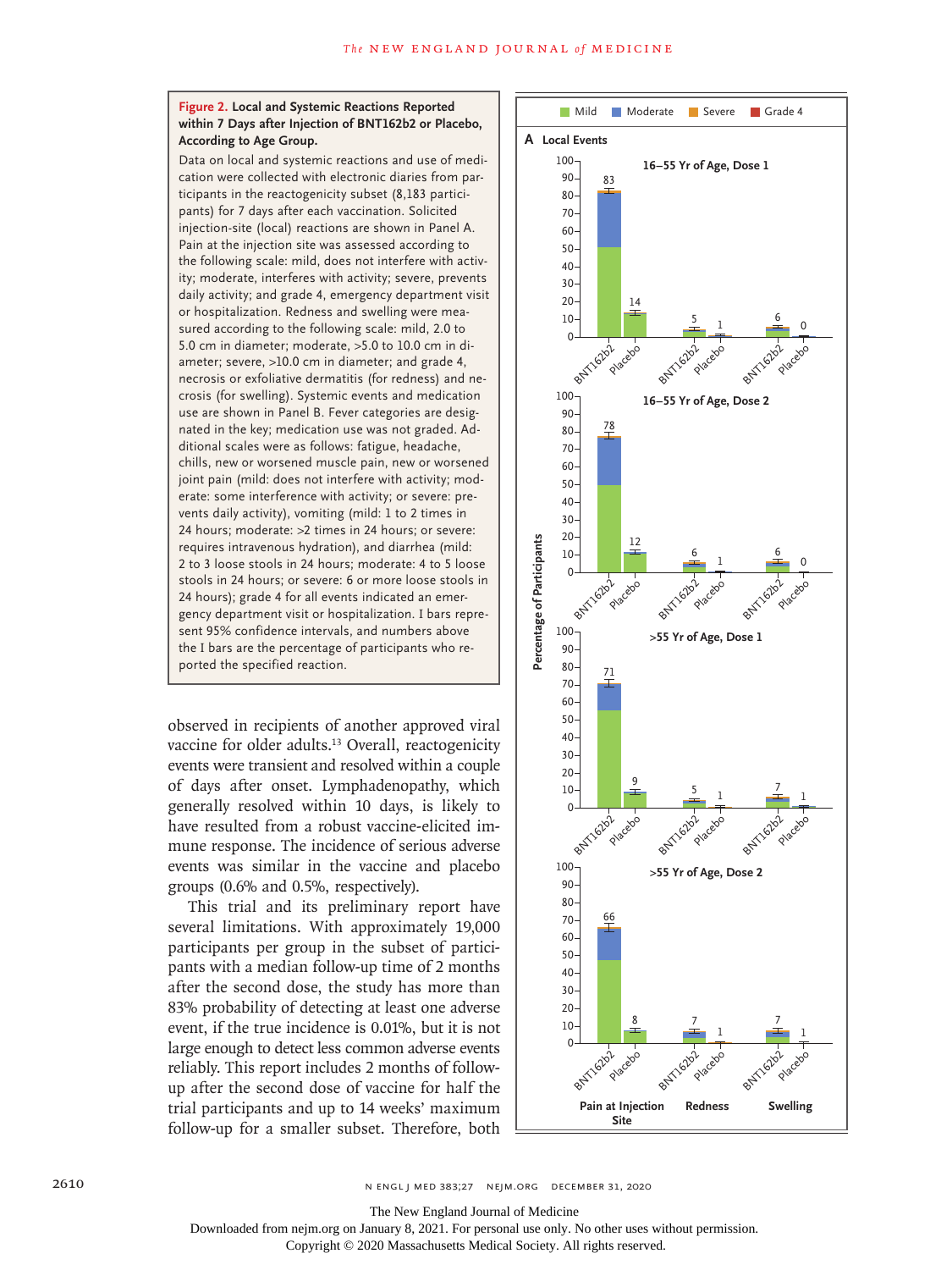

n engl j med 383;27 nejm.org December 31, 2020 2611

The New England Journal of Medicine

Downloaded from nejm.org on January 8, 2021. For personal use only. No other uses without permission. Copyright © 2020 Massachusetts Medical Society. All rights reserved.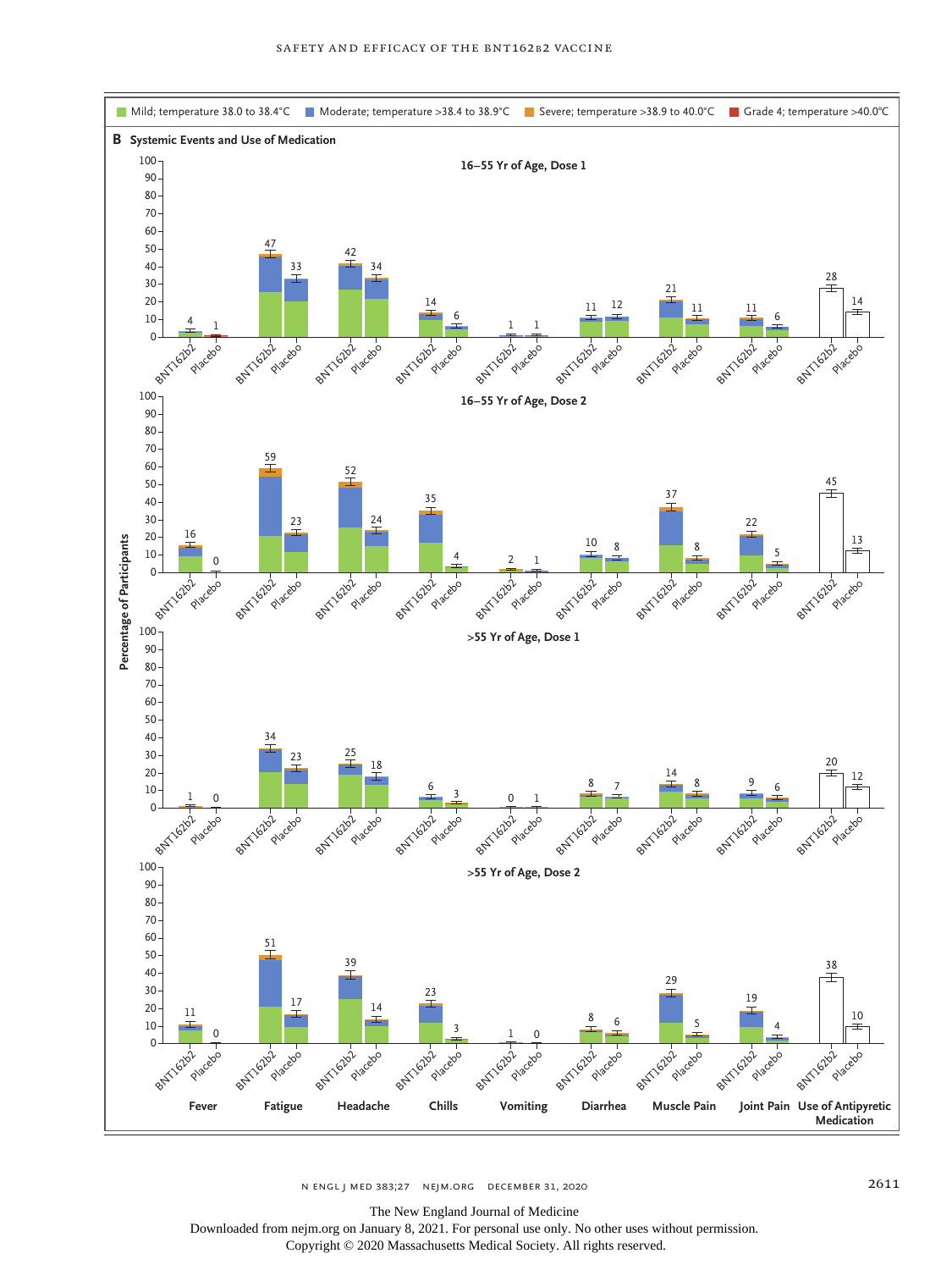| Table 2. Vaccine Efficacy against Covid-19 at Least 7 days after the Second Dose.*                                                 |                 |                                         |                 |                                         |                                                    |                                                                 |  |  |
|------------------------------------------------------------------------------------------------------------------------------------|-----------------|-----------------------------------------|-----------------|-----------------------------------------|----------------------------------------------------|-----------------------------------------------------------------|--|--|
| <b>Efficacy End Point</b>                                                                                                          | <b>BNT162b2</b> |                                         |                 | Placebo                                 | Vaccine Efficacy, %<br>(95% Credible<br>Interval): | <b>Posterior</b><br>Probability<br>(Vaccine Efficacy<br>$>30\%$ |  |  |
|                                                                                                                                    | No. of<br>Cases | Surveillance<br>Time $(n)$ <sup>+</sup> | No. of<br>Cases | Surveillance<br>Time $(n)$ <sup>+</sup> |                                                    |                                                                 |  |  |
|                                                                                                                                    | $(N=18,198)$    |                                         | $(N=18, 325)$   |                                         |                                                    |                                                                 |  |  |
| Covid-19 occurrence at least<br>7 days after the second<br>dose in participants with-<br>out evidence of infection                 | 8               | 2.214(17,411)                           | 162             | 2.222 (17,511)                          | $95.0(90.3 - 97.6)$                                | >0.9999                                                         |  |  |
|                                                                                                                                    | $(N=19,965)$    |                                         |                 | $(N=20,172)$                            |                                                    |                                                                 |  |  |
| Covid-19 occurrence at least<br>7 days after the second<br>dose in participants with<br>and those without evidence<br>of infection | 9               | 2.332 (18,559)                          | 169             | 2.345 (18,708)                          | 94.6 (89.9-97.3)                                   | >0.9999                                                         |  |  |

\* The total population without baseline infection was 36,523; total population including those with and those without prior evidence of infection was 40,137.

† The surveillance time is the total time in 1000 person-years for the given end point across all participants within each group at risk for the end point. The time period for Covid-19 case accrual is from 7 days after the second dose to the end of the surveillance period.

‡ The credible interval for vaccine efficacy was calculated with the use of a beta-binomial model with prior beta (0.700102, 1) adjusted for the surveillance time.

§ Posterior probability was calculated with the use of a beta-binomial model with prior beta (0.700102, 1) adjusted for the surveillance time.

the occurrence of adverse events more than 2 to 3.5 months after the second dose and more comprehensive information on the duration of protection remain to be determined. Although the study was designed to follow participants for safety and efficacy for 2 years after the second dose, given the high vaccine efficacy, ethical and practical barriers prevent following placebo recipients for 2 years without offering active immunization, once the vaccine is approved by regulators and recommended by public health authorities. Assessment of long-term safety and efficacy for this vaccine will occur, but it cannot be in the context of maintaining a placebo group for the planned follow-up period of 2 years after the second dose. These data do not address whether vaccination prevents asymptomatic infection; a serologic end point that can detect a history of infection regardless of whether symptoms were present (SARS-CoV-2 N-binding antibody) will be reported later. Furthermore, given the high vaccine efficacy and the low number of cine candidate. The results demonstrate that vaccine breakthrough cases, potential establish-Covid-19 can be prevented by immunization,

ment of a correlate of protection has not been feasible at the time of this report.

This report does not address the prevention of Covid-19 in other populations, such as younger adolescents, children, and pregnant women. Safety and immune response data from this trial after immunization of adolescents 12 to 15 years of age will be reported subsequently, and additional studies are planned to evaluate BNT162b2 in pregnant women, children younger than 12 years, and those in special risk groups, such as immunocompromised persons. Although the vaccine can be stored for up to 5 days at standard refrigerator temperatures once ready for use, very cold temperatures are required for shipping and longer storage. The current cold storage requirement may be alleviated by ongoing stability studies and formulation optimization, which may also be described in subsequent reports.

The data presented in this report have significance beyond the performance of this vac-

The New England Journal of Medicine

Downloaded from nejm.org on January 8, 2021. For personal use only. No other uses without permission.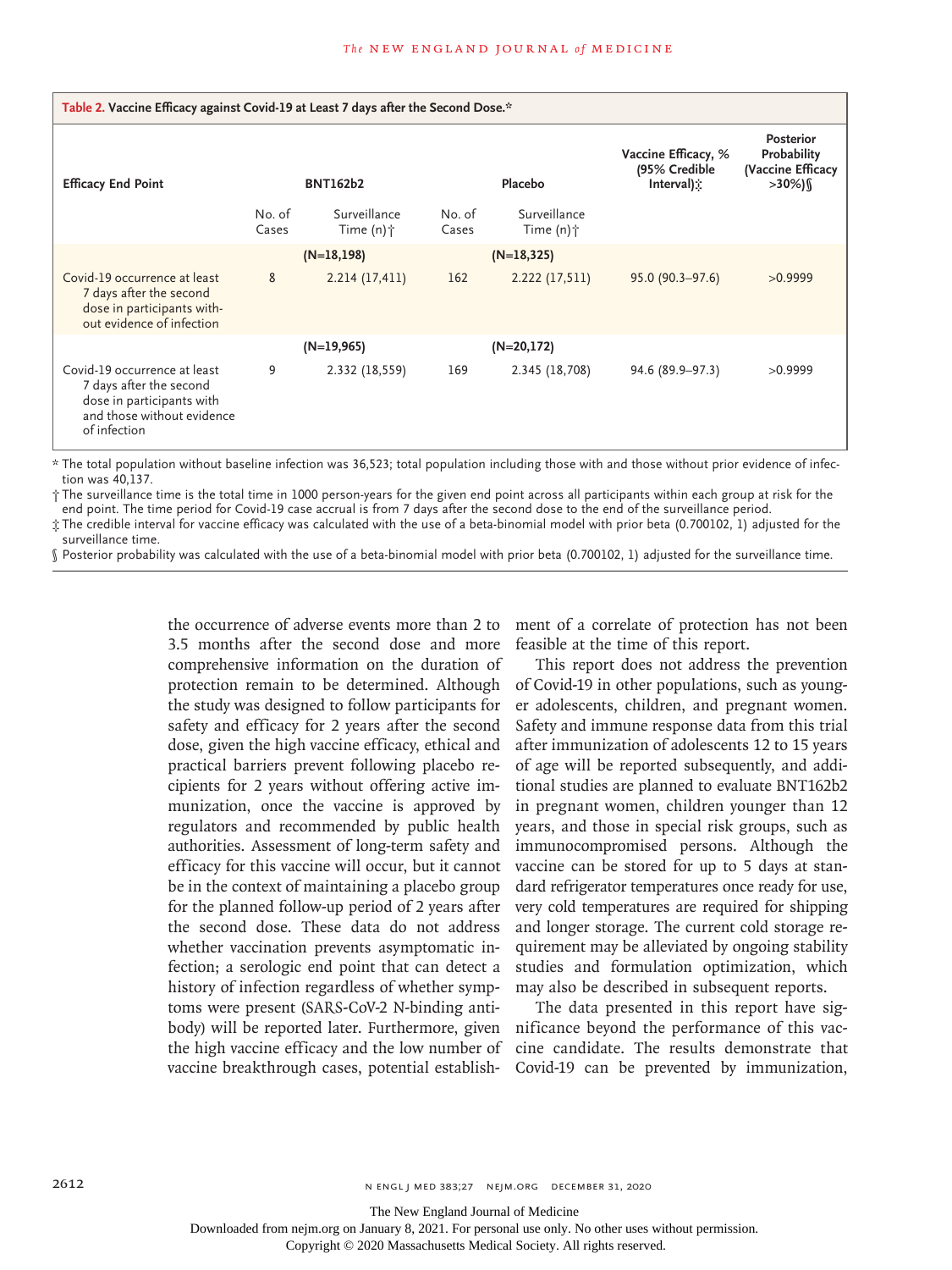| Table 3. Vaccine Efficacy Overall and by Subgroup in Participants without Evidence of Infection before 7 Days after Dose 2. |                                 |                                           |                          |                                           |                                              |  |  |
|-----------------------------------------------------------------------------------------------------------------------------|---------------------------------|-------------------------------------------|--------------------------|-------------------------------------------|----------------------------------------------|--|--|
| <b>Efficacy End-Point</b><br>Subgroup                                                                                       | <b>BNT162b2</b><br>$(N=18,198)$ |                                           | Placebo<br>$(N=18, 325)$ |                                           | Vaccine Efficacy, %<br>(95% CI) <sup>+</sup> |  |  |
|                                                                                                                             | No. of<br>Cases                 | Surveillance<br>Time<br>(No. at Risk) $*$ | No. of<br>Cases          | Surveillance<br>Time<br>(No. at Risk) $*$ |                                              |  |  |
| Overall                                                                                                                     | 8                               | 2.214(17,411)                             | 162                      | 2.222 (17,511)                            | 95.0 (90.0-97.9)                             |  |  |
| Age group                                                                                                                   |                                 |                                           |                          |                                           |                                              |  |  |
| 16 to 55 yr                                                                                                                 | 5                               | 1.234 (9,897)                             | 114                      | 1.239(9,955)                              | 95.6 (89.4-98.6)                             |  |  |
| $>55$ yr                                                                                                                    | $\overline{3}$                  | 0.980 (7,500)                             | 48                       | 0.983(7,543)                              | 93.7 (80.6-98.8)                             |  |  |
| $\geq 65$ yr                                                                                                                | $\mathbf{1}$                    | 0.508(3,848)                              | 19                       | 0.511(3,880)                              | 94.7 (66.7-99.9)                             |  |  |
| $\geq 75$ yr                                                                                                                | 0                               | 0.102(774)                                | 5                        | 0.106(785)                                | $100.0$ $(-13.1 - 100.0)$                    |  |  |
| Sex                                                                                                                         |                                 |                                           |                          |                                           |                                              |  |  |
| Male                                                                                                                        | 3                               | 1.124(8,875)                              | 81                       | 1.108 (8,762)                             | 96.4 (88.9-99.3)                             |  |  |
| Female                                                                                                                      | 5                               | 1.090(8,536)                              | 81                       | 1.114(8,749)                              | 93.7 (84.7-98.0)                             |  |  |
| Race or ethnic group*                                                                                                       |                                 |                                           |                          |                                           |                                              |  |  |
| White                                                                                                                       | $\overline{7}$                  | 1.889 (14,504)                            | 146                      | 1.903 (14,670)                            | 95.2 (89.8-98.1)                             |  |  |
| <b>Black or African American</b>                                                                                            | 0                               | 0.165(1,502)                              | 7                        | 0.164(1,486)                              | 100.0 (31.2-100.0)                           |  |  |
| All others                                                                                                                  | $\mathbf{1}$                    | 0.160(1,405)                              | 9                        | 0.155(1,355)                              | 89.3 (22.6-99.8)                             |  |  |
| Hispanic or Latinx                                                                                                          | 3                               | 0.605(4,764)                              | 53                       | 0.600(4,746)                              | 94.4 (82.7-98.9)                             |  |  |
| Non-Hispanic, non-Latinx                                                                                                    | 5                               | 1.596 (12,548)                            | 109                      | 1.608(12,661)                             | 95.4 (88.9-98.5)                             |  |  |
| Country                                                                                                                     |                                 |                                           |                          |                                           |                                              |  |  |
| Argentina                                                                                                                   | $\mathbf{1}$                    | 0.351(2,545)                              | 35                       | 0.346(2,521)                              | 97.2 (83.3-99.9)                             |  |  |
| Brazil                                                                                                                      | 1                               | 0.119(1,129)                              | 8                        | 0.117(1,121)                              | $87.7(8.1-99.7)$                             |  |  |
| <b>United States</b>                                                                                                        | 6                               | 1.732 (13,359)                            | 119                      | 1.747 (13,506)                            | 94.9 (88.6-98.2)                             |  |  |

\* Surveillance time is the total time in 1000 person-years for the given end point across all participants within each group at risk for the end point. The time period for Covid-19 case accrual is from 7 days after the second dose to the end of the surveillance period.

† The confidence interval (CI) for vaccine efficacy is derived according to the Clopper–Pearson method, adjusted for surveillance time. ‡ Race or ethnic group was reported by the participants. "All others" included the following categories: American Indian or Alaska Native,

Asian, Native Hawaiian or other Pacific Islander, multiracial, and not reported.

provide proof of concept that RNA-based vac-provides a practical demonstration that RNA-based cines are a promising new approach for protecting humans against infectious diseases, and information to initiate development, are a major demonstrate the speed with which an RNAbased vaccine can be developed with a sufficient investment of resources. The development of 1/2/3 trial design may provide a model to reduce BNT162b2 was initiated on January 10, 2020, the protracted development timelines that have when the SARS-CoV-2 genetic sequence was released by the Chinese Center for Disease Control infectious diseases of medical importance. In and Prevention and disseminated globally by the the context of the current, still expanding pan-GISAID (Global Initiative on Sharing All Influenza Data) initiative. This rigorous demonstration contribute, together with other public health meaof safety and efficacy less than 11 months later sures, to reducing the devastating loss of health,

vaccines, which require only viral genetic sequence new tool to combat pandemics and other infectious disease outbreaks. The continuous phase delayed the availability of vaccines against other demic, the BNT162b2 vaccine, if approved, can

The New England Journal of Medicine

Downloaded from nejm.org on January 8, 2021. For personal use only. No other uses without permission.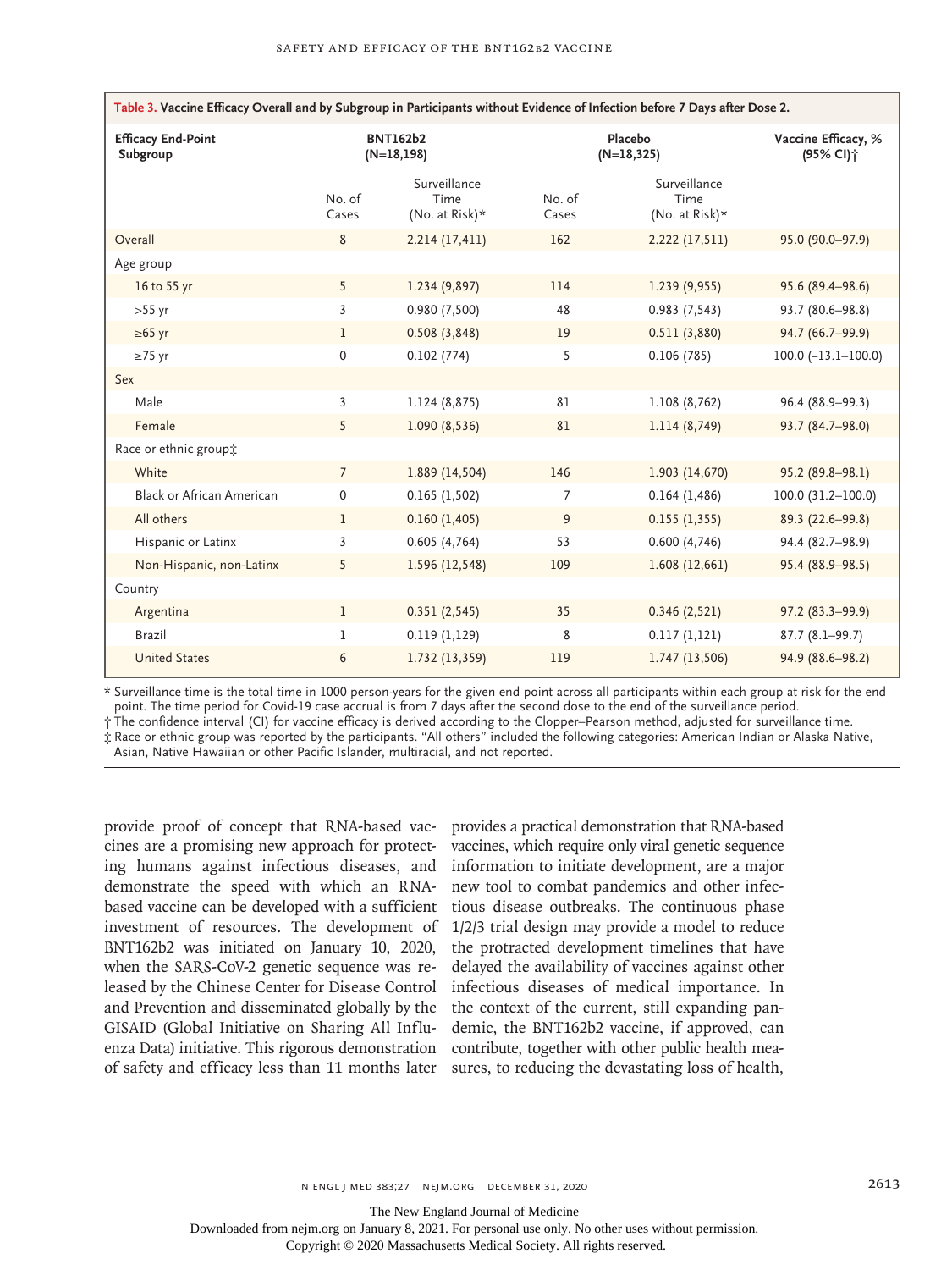

#### **Figure 3. Efficacy of BNT162b2 against Covid-19 after the First Dose.**

Shown is the cumulative incidence of Covid-19 after the first dose (modified intention-to-treat population). Each symbol represents Covid-19 cases starting on a given day; filled symbols represent severe Covid-19 cases. Some symbols represent more than one case, owing to overlapping dates. The inset shows the same data on an enlarged y axis, through 21 days. Surveillance time is the total time in 1000 person-years for the given end point across all participants within each group at risk for the end point. The time period for Covid-19 case accrual is from the first dose to the end of the surveillance period. The confidence interval (CI) for vaccine efficacy (VE) is derived accord-

life, and economic and social well-being that has resulted from the global spread of Covid-19.

Supported by BioNTech and Pfizer.

Disclosure forms provided by the authors are available with the full text of this article at NEJM.org.

A data sharing statement provided by the authors is available with the full text of this article at NEJM.org.

We thank all the participants who volunteered for this study; and the members of the C4591001 data and safety monitoring board for their dedication and their diligent review of the data. We also acknowledge the contributions of the C4591001 Clinical Trial Group (see the Supplementary Appendix); Tricia Newell and Emily Stackpole (ICON, North Wales, PA) for editorial support funded by Pfizer; and the following Pfizer staff: Greg Adams, Negar Aliabadi, Mohanish Anand, Fred Angulo, Ayman Ayoub, Melissa Bishop-Murphy, Mark Boaz, Christopher Bowen, Salim Bouguermouh, Donna Boyce, Sarah Burden, Andrea Cawein, Patrick Caubel, Darren Cowen, Kimberly Ann Cristall, Michael Cruz, Daniel Curcio, Gabriela Dávila, Carmel Devlin, Gokhan Duman, Niesha Foster, Maja Gacic, Luis Jodar, Stephen Kay, William Lam, Esther Ladipo, Joaquina Maria Lazaro, Marie-Pierre Hellio Le Graverand-Gastineau, Jacqueline Lowenberg, Rod MacKenzie, Robert Maroko, Jason McKinley, Tracey Melle-

The New England Journal of Medicine

Downloaded from nejm.org on January 8, 2021. For personal use only. No other uses without permission.